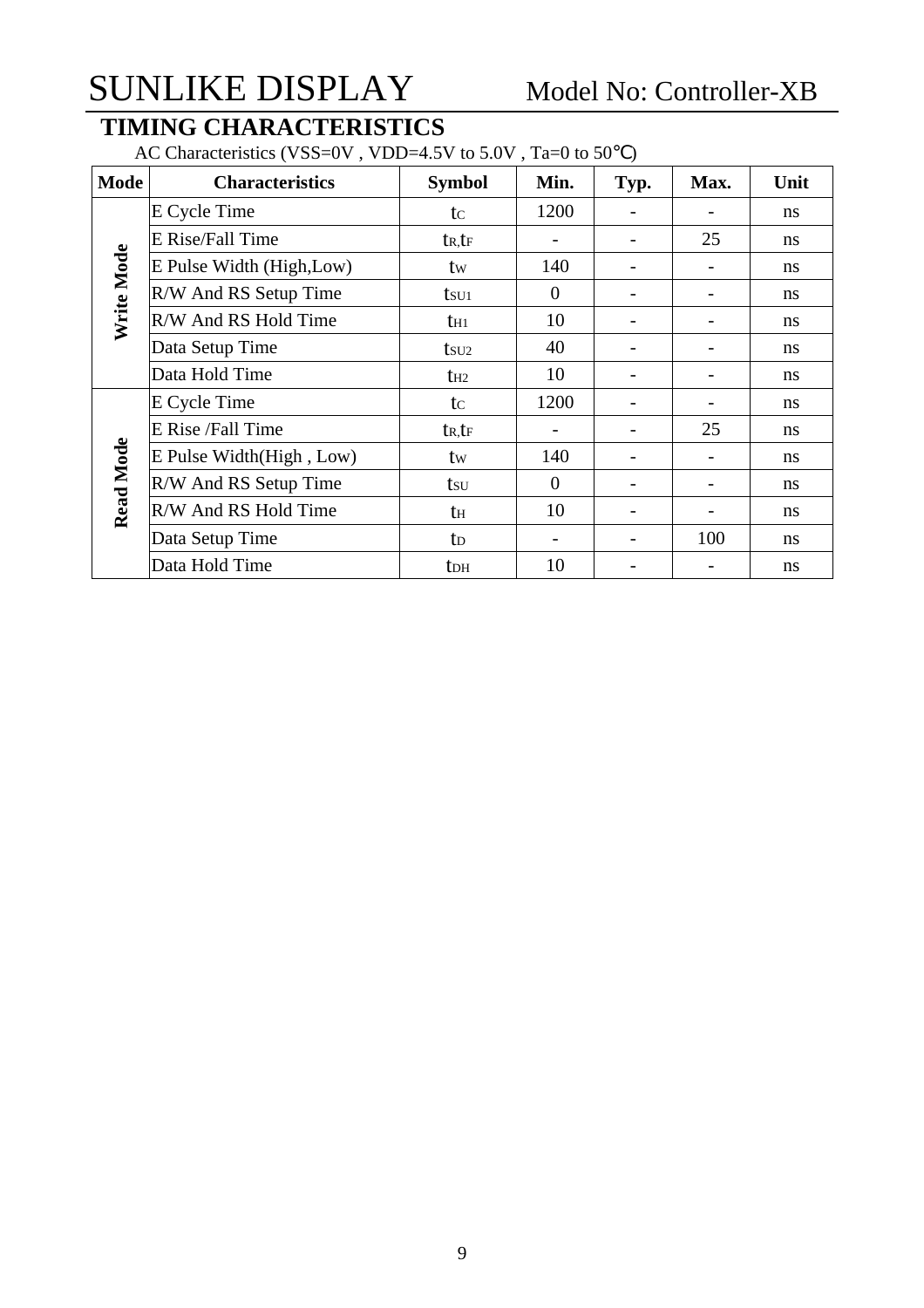**Read/Write Timing Chart** 



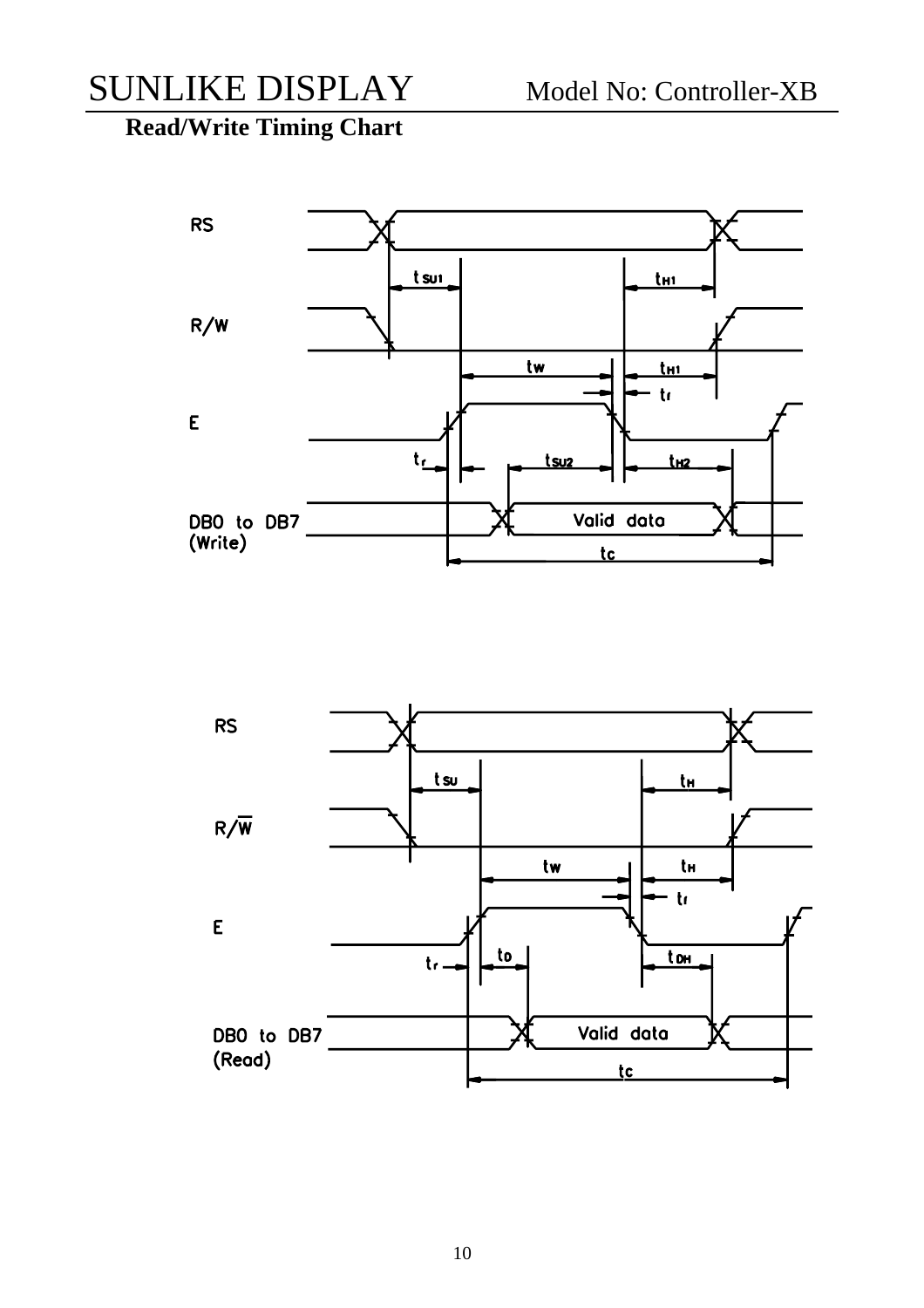### **Commands**

| Instruction                             |              |          |                  |                                     | Instruction code           |                |                |                                           |                |                | Description                                                                                                                                                          |                                      | Execution<br>Time(fosc is |
|-----------------------------------------|--------------|----------|------------------|-------------------------------------|----------------------------|----------------|----------------|-------------------------------------------|----------------|----------------|----------------------------------------------------------------------------------------------------------------------------------------------------------------------|--------------------------------------|---------------------------|
|                                         | <b>RS</b>    |          |                  | R/W DB7 DB6 DB5 DB4 DB3 DB2 DB1 DB0 |                            |                |                |                                           |                |                |                                                                                                                                                                      |                                      | 270 kHz)                  |
| Clear<br>Display                        | $\theta$     | $\theta$ | $\Omega$         | $\Omega$                            | $\Omega$                   | $\theta$       | $\theta$       | $\theta$                                  | $\Omega$       | 1              | Write"20H"toDDRAM.and set<br>DDRAM address to"00H" from AC                                                                                                           |                                      | 1.53 <sub>m</sub> S       |
| Return<br>Home                          | $\theta$     | $\theta$ | $\Omega$         | $\Omega$                            | $\theta$                   | $\theta$       | $\theta$       | $\theta$                                  | 1              | $\ast$         | Set DDRAM address to "00H"<br>from AC and return cursor to its<br>original position if shifted.<br>The contents of DDRAM are not changed.                            |                                      | 1.53 <sub>m</sub> S       |
| Entry<br>Mode                           | $\theta$     | $\theta$ | $\boldsymbol{0}$ | $\Omega$                            | $\theta$                   | $\Omega$       | $\Omega$       | 1                                         | $\rm{ID}$      | S              | Assign cursor moving direction<br>and make shift of entire display<br>enable.                                                                                        |                                      | $39 \mu S$                |
| Display<br>ON/OFF                       | $\theta$     | $\Omega$ | $\boldsymbol{0}$ | $\Omega$                            | $\theta$                   | $\overline{0}$ | 1              | D                                         | $\mathcal{C}$  | B              | Set display(D), cursor(C), and blinking of<br>$cursor(B)$ on/off<br>Control bit.                                                                                     |                                      | $39 \mu S$                |
| Cursor or<br>Display<br>Shift           | $\Omega$     | $\Omega$ | $\Omega$         | $\Omega$                            | $\Omega$                   | 1              | S/C            | R/L                                       | $\ast$         | $\ast$         | Set cursor moving and display<br>Shift control bit, and the<br>Direction, without changing<br>DDRAM data.                                                            |                                      | $39 \mu S$                |
| Function<br>Set                         | $\theta$     | $\theta$ | $\Omega$         | $\Omega$                            | 1                          | DL             | N              | $\mathbf{F}$                              | $\ast$         | $\ast$         | Set<br>$(DL:4-$<br>interface<br>data<br>length<br>bit/8-bit), numbers<br>of<br>display<br>line(N:1-line/2-line), display<br>font<br>type( $F:5*8$ dots/ $5*11$ dots) |                                      | $39 \mu S$                |
| Set CG<br><b>RAM</b><br>Address         | $\Omega$     | $\Omega$ | $\Omega$         | 1                                   |                            |                |                | $AC5$ $AC4$ $AC3$ $AC2$ $AC1$ $AC0$       |                |                | Set CGRAM address in address<br>counter.                                                                                                                             |                                      | $39 \mu S$                |
| Set DD<br><b>RAM</b><br>Address         | $\Omega$     | $\Omega$ | 1                |                                     |                            |                |                | $AC6$ $AC5$ $AC4$ $AC3$ $AC2$ $AC1$ $AC0$ |                |                | Set CGRAM address in address<br>Counter.                                                                                                                             |                                      | $39 \mu S$                |
| <b>Read Busy</b><br>Flag and<br>Address | $\mathbf{0}$ | 1        | <b>BF</b>        |                                     |                            |                |                | $AC6$ $AC5$ $AC4$ $AC3$ $AC2$ $AC1$ $AC0$ |                |                | Whether during internal<br>Operation or not cat be known<br>By reading BF. The contents of<br>Address counter can also be read.                                      |                                      | $0 \mu S$                 |
| Write Data<br>to ram                    | 1            | $\Omega$ | D7               | D <sub>6</sub>                      | D <sub>5</sub>             | D <sub>4</sub> | D <sub>3</sub> | D2                                        | D <sub>1</sub> | D <sub>0</sub> | Write data into internal RAM<br>(DDRAM/CGRAM).                                                                                                                       |                                      | $43 \mu S$                |
| Read Data<br>From RAM                   | 1            | 1        | D7               | D <sub>6</sub>                      | D <sub>5</sub>             | D <sub>4</sub> | D <sub>3</sub> | D <sub>2</sub>                            | D <sub>1</sub> | D <sub>0</sub> | Read data from internal RAM<br>(DDRAM/CGRAM).                                                                                                                        |                                      | $43 \mu S$                |
|                                         |              |          |                  | Code                                |                            |                |                |                                           |                |                | Description                                                                                                                                                          |                                      | Executed Time (max)       |
| $I/D=1$ : Increment                     |              |          |                  |                                     | $DL=0:4-bit$               |                |                |                                           |                |                | <b>DDRAM: Display Data RAM</b>                                                                                                                                       | fcp or fose=250kHz                   |                           |
| $I/D=0$ : Decrement                     |              |          |                  |                                     | $N=1:2$ lines              |                |                |                                           |                |                | <b>CGRAM: Character Generator RAM</b>                                                                                                                                | However, when                        | Frequency                 |
| $S=1$ : With display shift              |              |          |                  |                                     | $N=0$ : 1 lines            |                |                |                                           |                |                | <b>ACG:CGRAM Address</b>                                                                                                                                             | changes,                             |                           |
| $S/C=1$ : Display shift                 |              |          |                  |                                     | $F=1:5\times 11$ dots      |                |                |                                           |                |                | ADD:DDRAM Address Corresponds to                                                                                                                                     | execution time also changes          |                           |
| S/C=0 : Cursor movement                 |              |          |                  |                                     | $F=0:5\times 8$ dots       |                |                |                                           |                |                | cursor address.                                                                                                                                                      | EX                                   |                           |
| $R/L=1$ : Shift to the right            |              |          |                  |                                     | BF=1:Internal operation is |                |                |                                           |                |                | AC: Address Counter, used for both                                                                                                                                   | if fcp or fose is 270kHz             |                           |
| $R/L=0$ : Shift to the left             |              |          |                  |                                     | being performed            |                |                |                                           |                |                | DDRAM and CGRAM                                                                                                                                                      | $40 \mu s \times 250/270 = 37 \mu s$ |                           |
| $DL=1:8-bit$                            |              |          |                  |                                     |                            |                |                | BF=0 : Instruction acceptable             |                |                | *: Invalid.                                                                                                                                                          |                                      |                           |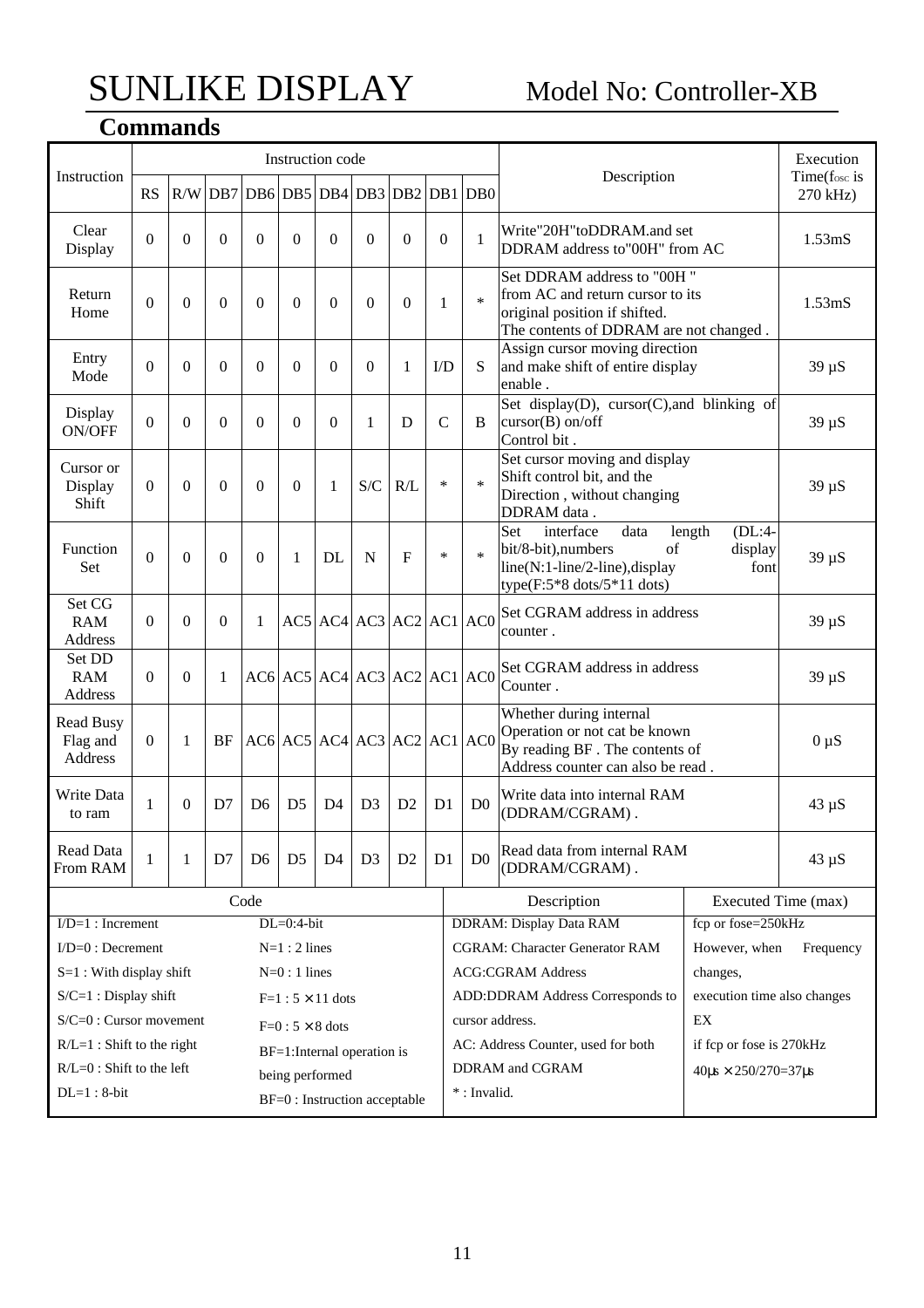#### **COMMANDS DESCRIPTION Clear Display**

|  | RS R/W DB7 DB6 DB5 DB4 DB3 DB2 DB1 DB0 |  |  |  |  |
|--|----------------------------------------|--|--|--|--|
|  |                                        |  |  |  |  |

Clear all the display data by writing "20H" (space code) to all DDRAM address , and set DDRAM Address to "00H" into AC (address counter) .Return cursor to the original status .namely , bring the Cursor to the left edge on first line of the display. Make entry mode increment  $(I/D="1")$ .

#### **Return Home**

|  | RS R/W DB7 DB6 DB5 DB4 DB3 DB2 DB1 DB0    |  |  |  |  |
|--|-------------------------------------------|--|--|--|--|
|  | $  0   0   0   0   0   0   0   0   1   *$ |  |  |  |  |

Return Home is cursor return home instruction . Set DDRAM address to "00H" into the address Counter . Return cursor to its original site and return display to its original status, if shifted . Content of DDRAM is not changed .

#### **Entry Mode Set**

| RS. | R/W DB7 DB6 DB5 DB4 DB3 DB2 DB1 DB0 |  |  |  |  |
|-----|-------------------------------------|--|--|--|--|
|     |                                     |  |  |  |  |

Set the moving direction of cursor and display .

#### **I/D : Increment/ decrement of DDRAM address (cursor or blink)**

When I/D= "High", cursor/blink moves to right and DDRAM address is increased by 1. When  $I/D$  = "Low", cursor/blink moves to left and DDRAM address is increased by 1. \*CGRAM operates the same as DDRAM , when read from or write to CGRAM .

#### **S : Shift of entire display**

When DDRAM read (CGRAM read/write) operation or  $S = "Low"$ , shift of entire display is not performed . If **S =** "High" and DDRAM write operation , shift of entire display is performed according to I/D value  $(I/D = "1"$ , shift left,  $I/D = "0"$ : shift right).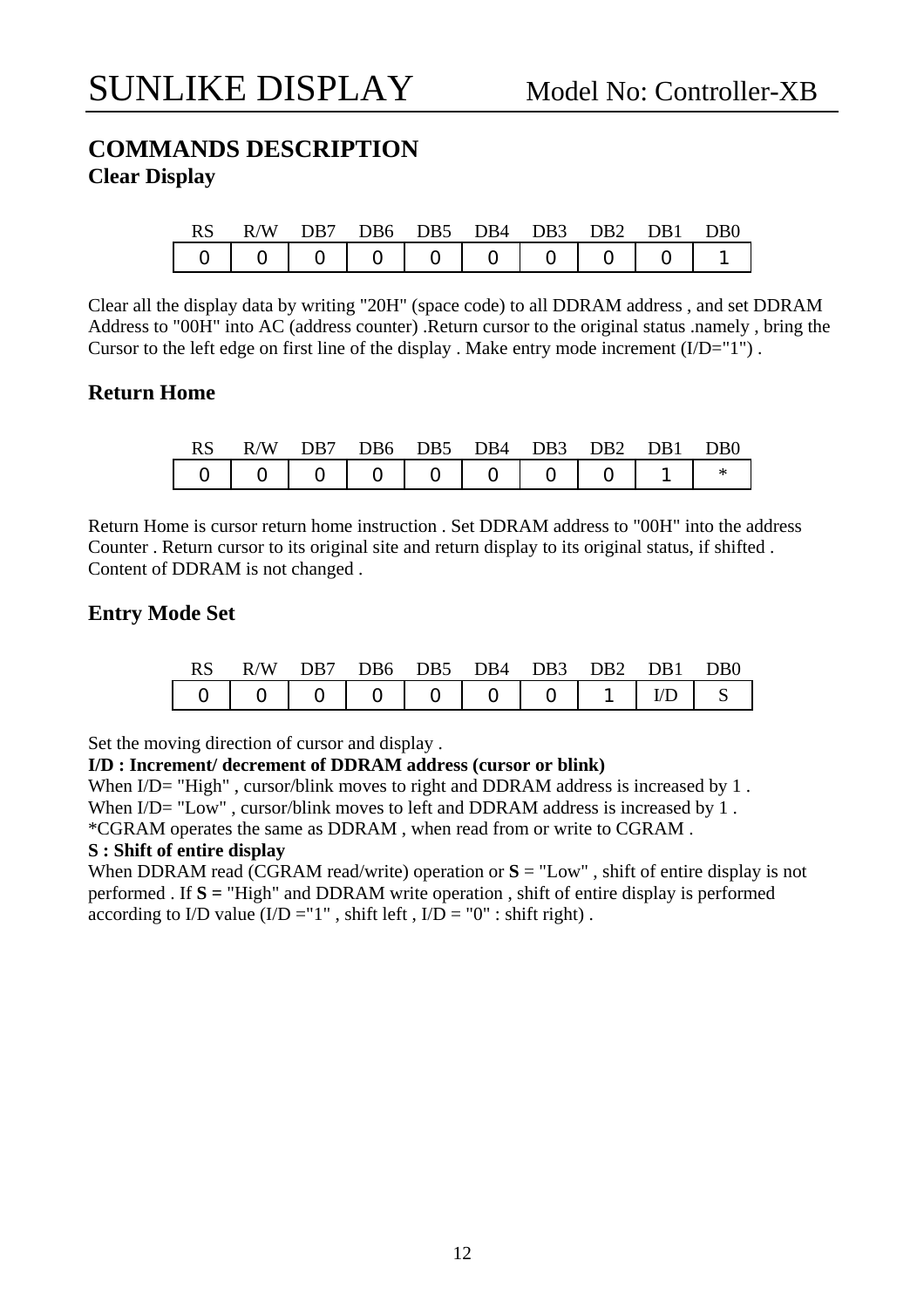#### **Display ON/OFF Control**

|  | RS R/W DB7 DB6 DB5 DB4 DB3 DB2 DB1 DB0 |  |  |  |  |
|--|----------------------------------------|--|--|--|--|
|  |                                        |  |  |  |  |

Control display/cursor/blink ON/OFF 1 bit register .

#### **D : Display ON/OFF control bit**

When  $D = "High"$ , entire display is turned on.

When  $D = "Low"$ , display is turned off, but Display data is remained in DDRAM.

#### **C : Cursor ON/OFF control bit**

When  $C = "High"$ , cursor is turned on.

When  $C = "Low"$ , cursor is disappeared in current display, but I/D register remains its data. **B : Cursor Blink ON/OFF control bit** 

When  $B = "High"$ , cursor blink is on, that performs alternate between all the high data and When  $B = "Low"$ , blink is off.

#### **Cursor or Display Shift**

| <b>RS</b> |  |  | R/W DB7 DB6 DB5 DB4 DB3 DB2 DB1 DB0 |  |  |
|-----------|--|--|-------------------------------------|--|--|
|           |  |  |                                     |  |  |

Without writing or reading of display data , shift right /left cursor position or display .

This instruction is used to correct or search display data . (Refer to Table 4 )

During 2-line mode display, cursor moves to the  $2<sup>nd</sup>$  line after  $40<sup>th</sup>$  digit of  $1<sup>st</sup>$  line.

Note that display shift is performed simultaneously in all the line .

When displayed data is shifted repeatedly , each line shifted individually .

When display shift is performed , the contents of address counter are not changed .

| S/C | R/L | <b>Operation</b>                                                                 |
|-----|-----|----------------------------------------------------------------------------------|
|     |     | Shift cursor to the left, AC is decreased by 1.                                  |
|     |     | Shift cursor to the right, AC is increased by 1.                                 |
|     |     | Shift all of the display to the left, cursor moves according<br>to the display.  |
|     |     | Shift all of the display to the right, cursor moves according<br>to the display. |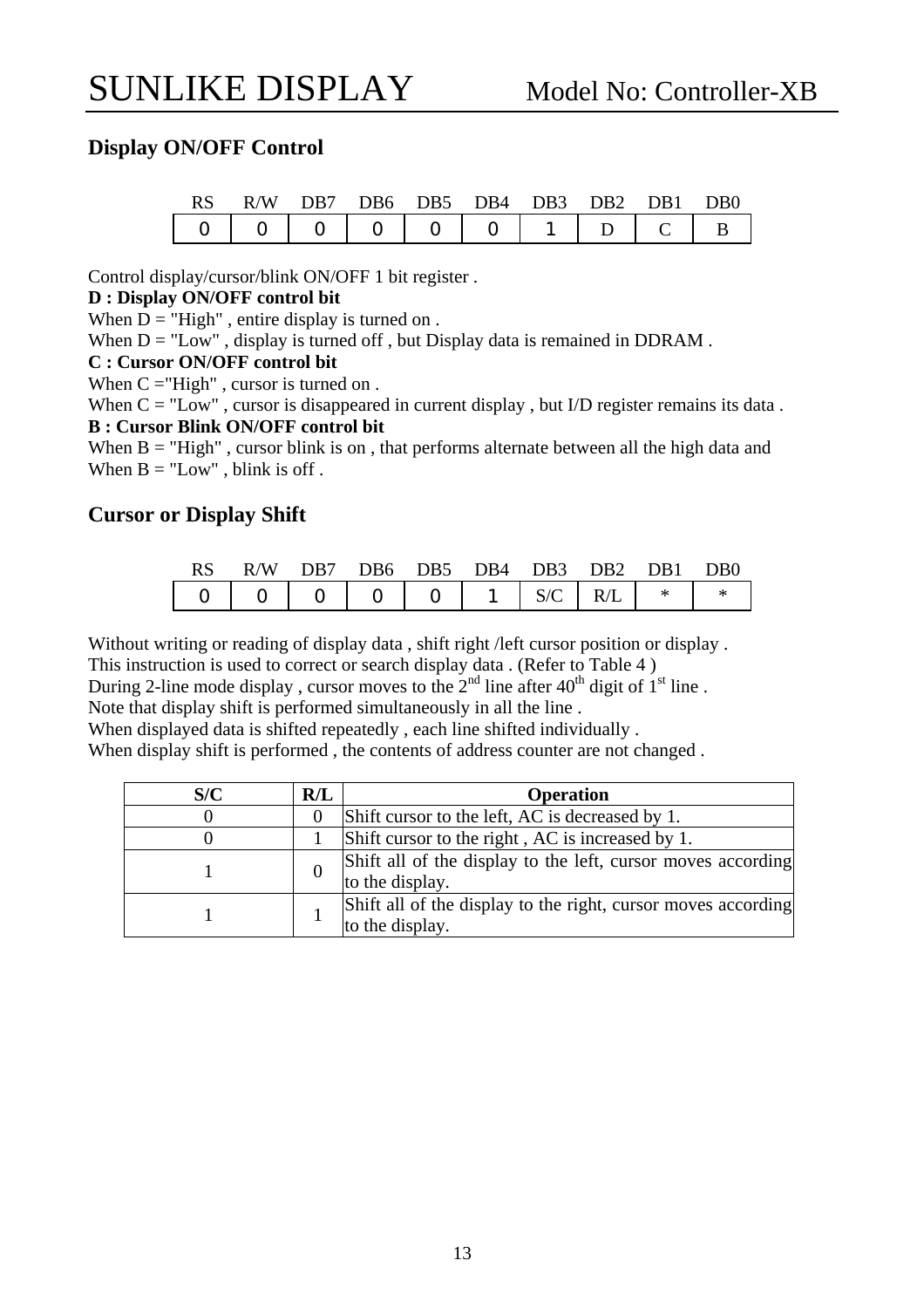#### **Function Set**

| RS R/W DB7 DB6 DB5 DB4 DB3 DB2 DB1 DB0 |  |  |  |  |
|----------------------------------------|--|--|--|--|
|                                        |  |  |  |  |

#### **DL : Interface data length control bit**

When  $DL = "High"$ , it means 8-bit bus mode with MPU.

When  $DL = " Low"$ , it means 4-bit mode with MPU. So to speak,  $DL$  is a signal to select 8-bit Or 4-bit bus mode . When 4-bit bus mode , it needs to transfer 4-bit data by two times .

#### **N : Display line number control bit**

When  $N =$  "Low", it means 1-line display mode.

When  $N = "High"$ , 2-line display mode is set.

#### **F : Display font type control bit**

When  $F = "Low"$ , it means  $5*8$  dots format display mode When  $F = "High"$ ,  $5*11$  dots format display mode.

#### **Set CG RAM Address**

| RS R/W DB7 DB6 DB5 DB4 DB3 DB2 DB1 DB0 |  |  |  |  |
|----------------------------------------|--|--|--|--|
|                                        |  |  |  |  |

Set CGRAM address to AC .

This instruction makes CGRAM data available from MPU .

#### **Set DD RAM Address**

| RS R/W DB7 DB6 DB5 DB4 DB3 DB2 DB1 DB0 |  |  |  |  |
|----------------------------------------|--|--|--|--|
|                                        |  |  |  |  |

Set DDRAM address to AC .

This instruction makes DDRAM data available from MPU .

When 1-line display mode (N=0), DDRAM address is from "00H" to "4FH".

In 2-line display mode ( $N = 1$ ), DDRAM address in the 1<sup>st</sup> line is from "00H" to "27H", and DDRAM address in the  $2<sup>nd</sup>$  line is from "40H" to "67H".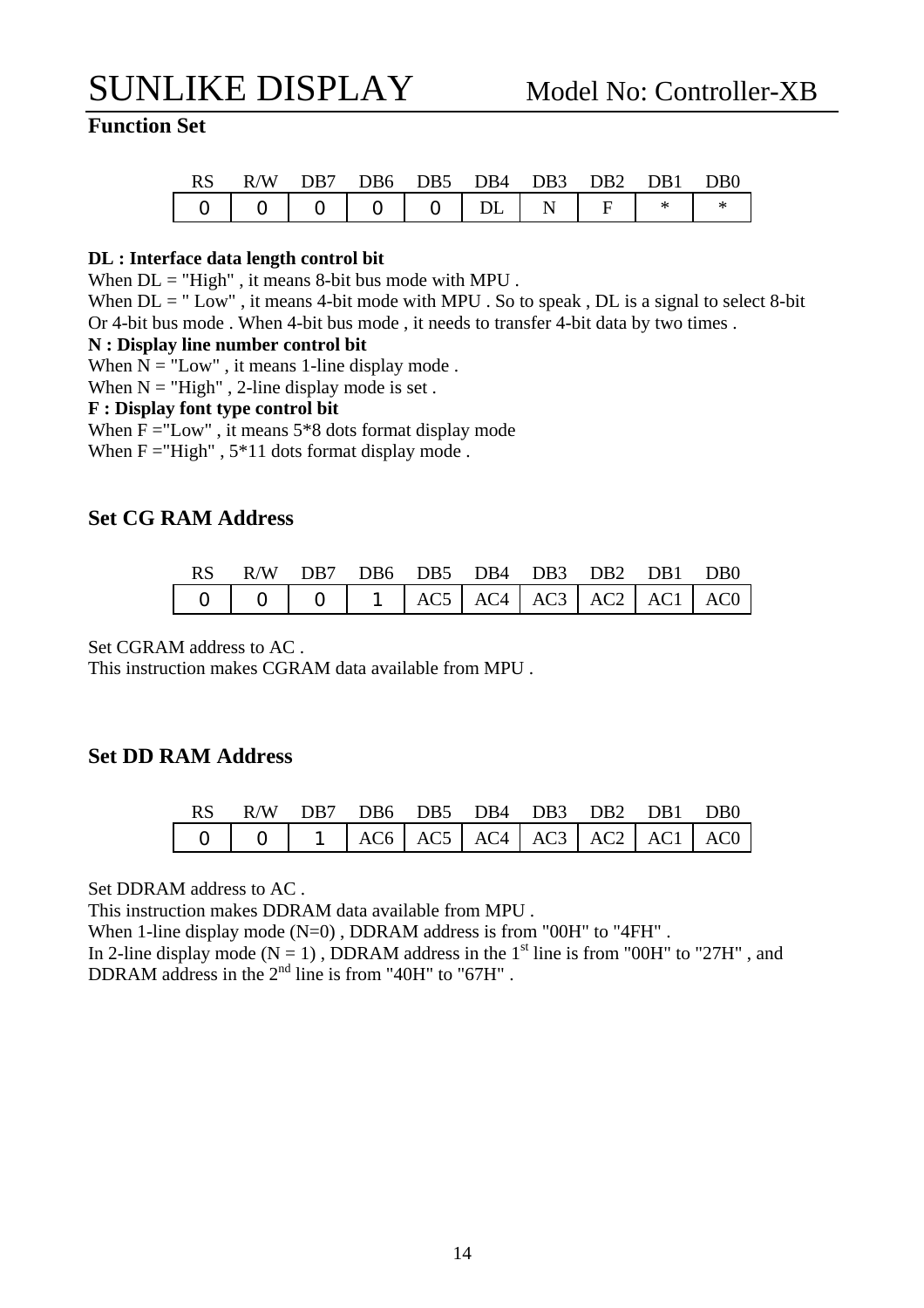**Read Busy Flag and Address** 

| RS R/W DB7 DB6 DB5 DB4 DB4 DB3 DB2 DB1 |  |  |  |  |
|----------------------------------------|--|--|--|--|
|                                        |  |  |  |  |

This instruction shows whether KS0066U is in internal operation or not . If the resultant BF is High ,

It means the internal operation is in progress and you have to wait until BF to be Low , and then the Next instruction can be performed . In this instruction you can read also can read also the value of address counter .

#### **Write Data RAM**

| RS R/W DB7 DB6 DB5 DB4 DB3 DB2 DB1 DB0 |  |  |  |  |
|----------------------------------------|--|--|--|--|
|                                        |  |  |  |  |

Write binary 8-bit data to DDRAM/CGRAM .

The selection of RAM form DDRAM , CGRAM , is set by the previous address set instruction : DDRAM address set , CGRAM address set . RAM set instruction can also determine the AC direction to RAM . After write operation , the address is automatically increased/decreased by 1 , according to the entry mode .

#### **Read Data to RAM**

|  | RS R/W DB7 DB6 DB5 DB4 DB3 DB2 DB1 DB0 |  |  |  |  |
|--|----------------------------------------|--|--|--|--|
|  |                                        |  |  |  |  |

Read binary 8-bit data from DDRAM/CGRAM .

The selection of RAM is set by the previous address set instruction . If address set instruction of RAM is not performed before this instruction , the data that read first is invalid , because the Direction of AC is not determined . If you read RAM data several times without RAM address set instruction before read operation , you can get correct RAM data from the second , but the first data would be incorrect , because there is no time margin to transfer RAM data .

In case of DDRAM read operation , cursor shift instruction plays the same role as DDRAM address Counter is automatically increased/decreased by 1 according to the entry mode .After CGRAM read Operation , display shift may not be executed correctly .

**NOTE** : In case of RAM write operation , after this AC is increased/decreased by 1 like read Operation . In this time , AC indicates the next address position , but you can read only the previous Data by read instruction .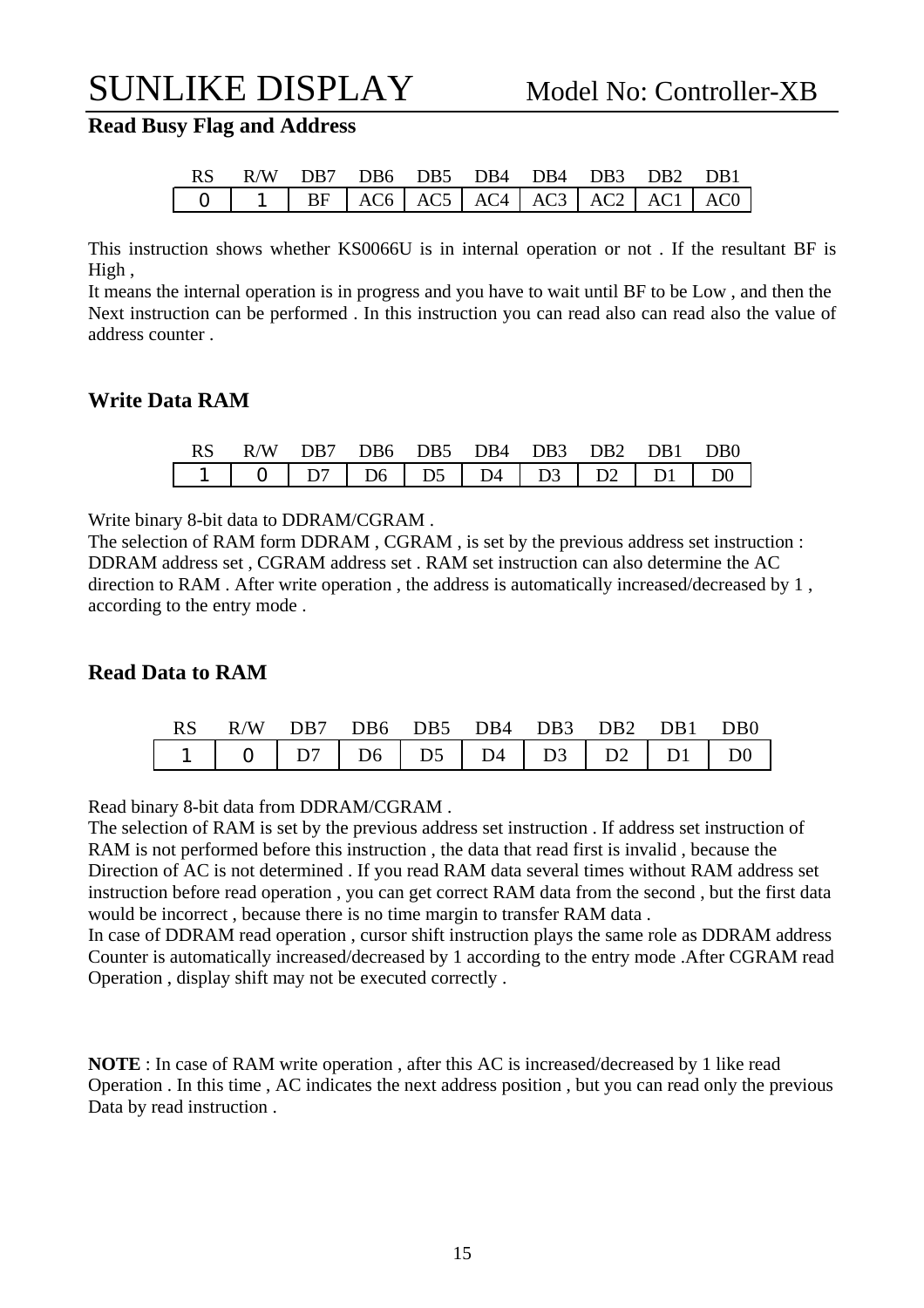### **DD RAM ADDRESSING**

**For 10\*4 Display** 

|                          |                | $\mathbf{z}$ | 3              | 4              | 5  | 6  | $\sim$ | 8  | 9  | 10 |
|--------------------------|----------------|--------------|----------------|----------------|----|----|--------|----|----|----|
| Character                | 0 <sub>0</sub> | 01           | 02             | 03             | 04 | 05 | 06     | 07 | 08 | 09 |
| <b>DD RAM</b><br>Address | 40             | 41           | 42             | 43             | 44 | 45 | 46     | 47 | 48 | 49 |
|                          | 0A             | 0B           | 0 <sup>C</sup> | 0 <sub>D</sub> | 0E | 0F | 10     | 11 | 12 | 13 |
|                          | 5A             | 5Β           | 5C             | 5D             | 5E | 5F | 50     | 51 | 52 | 53 |

#### **For 16\*1 Display**

| Character<br>AM<br>DD<br>ĸ | л. | ⌒<br>∼ | Ω<br>ີ |    | $\overline{\phantom{0}}$<br>∽<br>◡ | 6  | $\sim$ | 8  | ч<br>ັ | ĸ  | <b>**</b> | 12      | w  | Δ  | $\sim$<br>15 | 16 |
|----------------------------|----|--------|--------|----|------------------------------------|----|--------|----|--------|----|-----------|---------|----|----|--------------|----|
| Address                    | 0C | UΙ     | 02     | ∩≏ | 04                                 | 05 | 06     | 07 | 40     | 41 | 42        | 12<br>ᅩ | 44 | 45 | 46<br>R      | 47 |

#### **For 16\*2 or 8\*2 Display**

|                            |                | ∩ | ာ  |    | Γ  | 6  | $\sim$ | 8        | 9  |    |    |                |                |                | - LS | 16 |
|----------------------------|----------------|---|----|----|----|----|--------|----------|----|----|----|----------------|----------------|----------------|------|----|
| Character<br><b>DD RAM</b> | 00             |   | 02 | 03 | 04 | 05 | 06     | $\Omega$ | 8  | 9  | 0A | 0 <sub>B</sub> | 0 <sup>C</sup> | 0 <sub>D</sub> | 0E   | 0F |
| Address                    | $\overline{4}$ |   | 42 | 43 | 44 | 45 | 46     | 47       | 48 | 49 | 4A | 4B             | 4C             | 4D             | 4E   | 4F |

#### **For 16\*4 Display**

|                            |                | 2  | 3  | 4  | 5  | 6  | 7  | 8  | 9  | 10 |    | 12 | 13             | 14             | 15 | 16 |
|----------------------------|----------------|----|----|----|----|----|----|----|----|----|----|----|----------------|----------------|----|----|
|                            | 0 <sub>O</sub> | 01 | 02 | 03 | 04 | 05 | 06 | 07 | 08 | 09 | 0A | 0B | 0 <sup>C</sup> | 0 <sub>D</sub> | 0Ε | 0F |
| Character<br><b>DD RAM</b> | 40             | 41 | 42 | 43 | 44 | 45 | 46 | 47 | 48 | 49 | 4A | 4B | 4C             | 4D             | 4E | 4F |
| Address                    | 10             |    | 12 | 13 | 14 | 15 | 16 | 17 | 18 | 19 | 1А | 1B | 1 <sup>C</sup> |                | 1E | 1F |
|                            | 50             | 51 | 52 | 53 | 54 | 55 | 56 | 57 | 58 | 59 | 5A | 5B | 5C             | 5D             | 5E | 5F |

#### **For 20\*2 Display**

|                            |    | ∼ | ာ<br>J |    | ς  | 6  | $\sim$ | 8  | $\Omega$<br>◡ | 10 | $---$ | ---   | 1 <sub>7</sub>  | 18 | 1 <sub>C</sub><br>ΙJ | 20 |
|----------------------------|----|---|--------|----|----|----|--------|----|---------------|----|-------|-------|-----------------|----|----------------------|----|
| Character<br><b>DD RAM</b> | 00 |   | 02     | 03 | 04 | 05 | 06     | 07 | 08            | 09 | ---   | $---$ | 1 $\cap$<br>1 V |    |                      |    |
| Address                    | 4C |   | 42     | 43 | 44 | 45 | 46     | 47 | 48            | 49 | $---$ | $---$ | 50              |    | 50                   | 53 |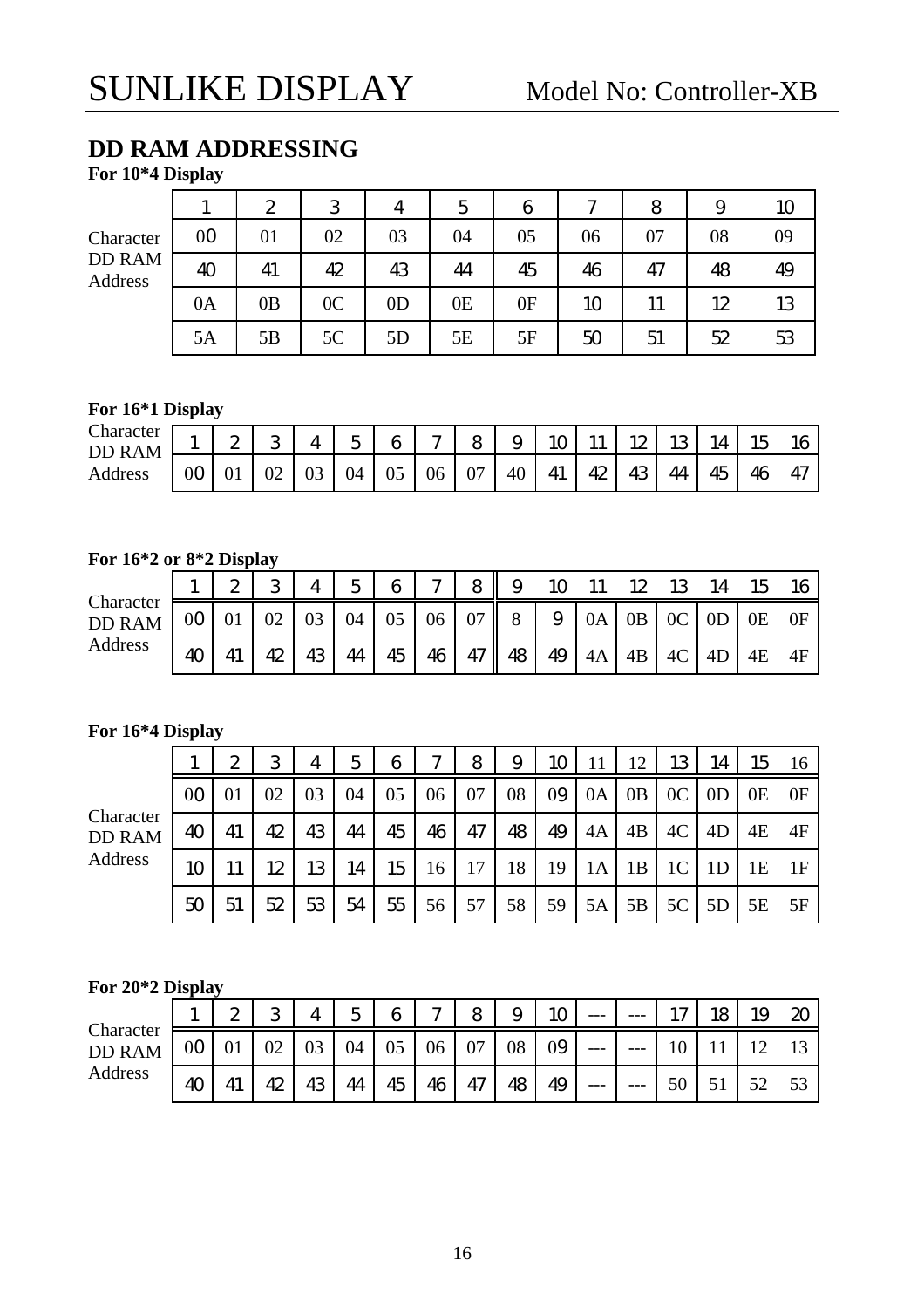#### **For 20\*4 Display**

Characte DD RAM Address

|    |                 | 2         | 3               | 4                                 | 5 <sup>1</sup> | 6 <sup>1</sup> | 7 <sup>1</sup>  | 8 <sup>1</sup> | 9                                       | 10 |  | 17 <sup>1</sup> | 18 l | 19 <sup>°</sup> | $\boldsymbol{\mathcal{Z}}$ |
|----|-----------------|-----------|-----------------|-----------------------------------|----------------|----------------|-----------------|----------------|-----------------------------------------|----|--|-----------------|------|-----------------|----------------------------|
| P. |                 | $00$ 01   |                 | $02 \mid 03 \mid 04 \mid 05 \mid$ |                |                | 06 <sup>1</sup> | 07             | 08 <sup>1</sup>                         | 09 |  | 10              |      | 12              |                            |
| VI | 40 <sup>1</sup> | 41        | 42              | 43                                | 44             | 45             | 46              | 47             | 48                                      | 49 |  | 50              | 51   | 52 <sub>1</sub> | 53                         |
|    | 14 <sup>1</sup> | $15 \mid$ | 16 <sup>1</sup> | 17 <sup>1</sup>                   |                |                |                 |                | $18$   19  1A  1B  1C  1D               |    |  | 24              | 25   | 26              | -27                        |
|    | 54              | 55        |                 | 56 57                             |                |                |                 |                | $58$   $59$   $5A$   $5B$   $5C$   $5D$ |    |  | 64              | 65   | 66              | 67                         |

### **For 40\*2 Display**

| Character |    | っ<br>∼ | ∩  |   | $\overline{\phantom{a}}$<br>ັ | 6  | $\sim$ | 8  | ັ  | $1\cap$ | ---   | --- | ൚<br>J. | ഏ<br>w | 39 | 4C |
|-----------|----|--------|----|---|-------------------------------|----|--------|----|----|---------|-------|-----|---------|--------|----|----|
| DD RAM    |    |        | ◡∠ |   | 04                            | 05 | 06     | 07 | 08 | 09      | ---   | --- | ∠−      | ل کے   | 26 | 27 |
| Address   | 40 |        | ₭  | r | 44                            | 45 | 46     | 47 | 48 | 49      | $---$ | --- | 64      | UJ     | 66 | 67 |

#### **For 40\*4 Display**

|                          | E  |        | $\boldsymbol{z}$ | 3  | 4  | 5  | 6  | ∼  | 8  | 9  | 10 | $---$ |     | 37 | 38 | 39 | 40 |
|--------------------------|----|--------|------------------|----|----|----|----|----|----|----|----|-------|-----|----|----|----|----|
| Character                |    | $00\,$ | 01               | 02 | 03 | 04 | 05 | 06 | 07 | 08 | 09 | ---   |     | 24 | 25 | 26 | 27 |
| <b>DD RAM</b><br>Address | E1 | 40     | 41               | 42 | 43 | 44 | 45 | 46 | 47 | 48 | 49 | $---$ | --- | 64 | 65 | 66 | 67 |
|                          |    | $00\,$ | 01               | 02 | 03 | 04 | 05 | 06 | 07 | 08 | 09 |       |     | 24 | 25 | 26 | 27 |
|                          | E2 | 40     | 41               | 42 | 43 | 44 | 45 | 46 | 47 | 48 | 49 | $---$ |     | 64 | 65 | 66 | 67 |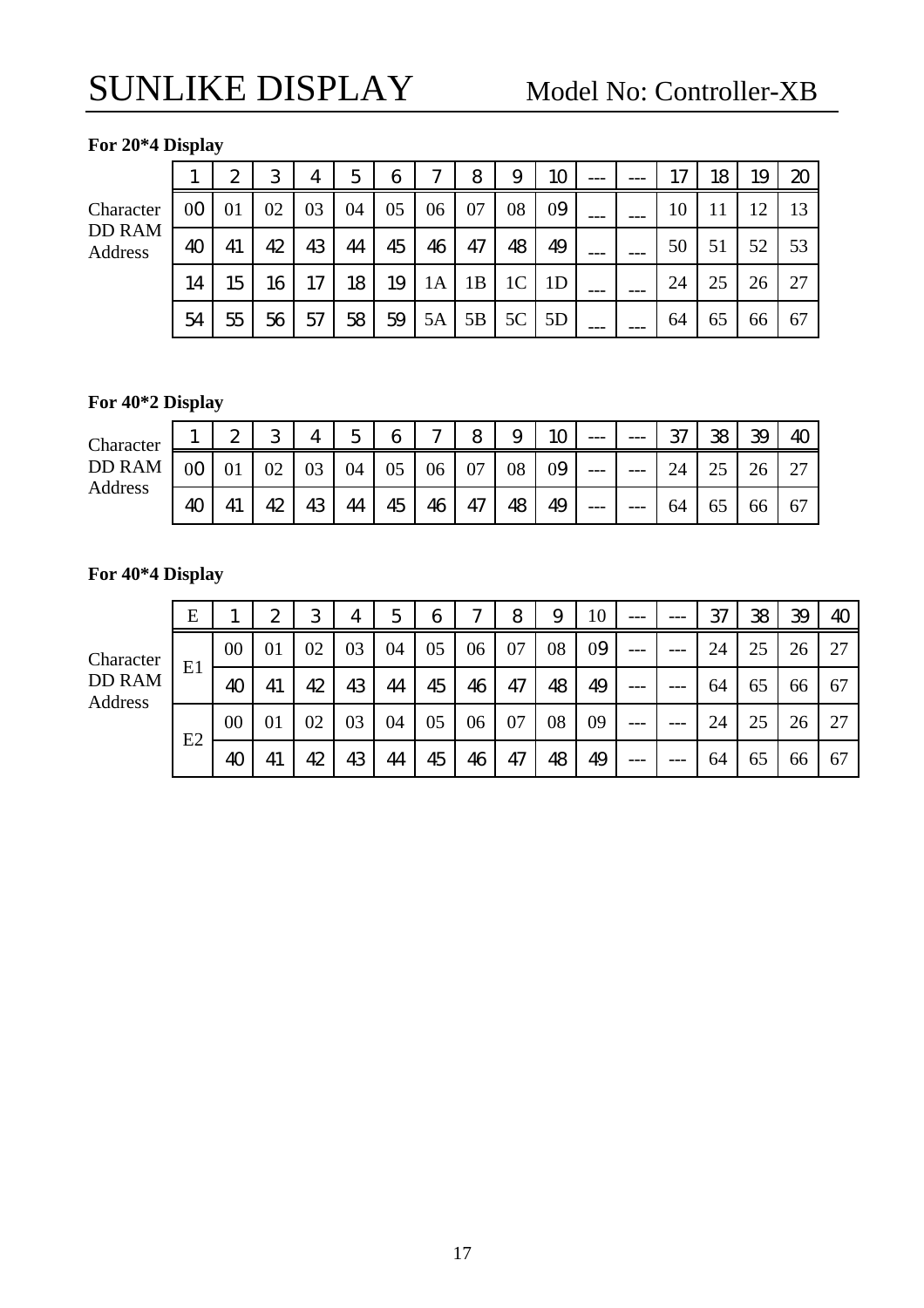### SUNLIKE DISPLAY Model No: Controller-XB **CG RAM MAPPING**

|                  |                  |                  |                  |                | <b>Character Code</b><br>(DD RAM data) |                  | ---- - --           |      |                  |                  | <b>CG RAM Address</b> |                                                                                                                     |                                                                                                                                        |                                                                                                                                          |                        |        |        | <b>Character Patterns</b><br>(CG RAM data)                                                                                                                                                                                                                                                                                                                                                                                                                                                                                                                               |                                                                                                                                                                                |
|------------------|------------------|------------------|------------------|----------------|----------------------------------------|------------------|---------------------|------|------------------|------------------|-----------------------|---------------------------------------------------------------------------------------------------------------------|----------------------------------------------------------------------------------------------------------------------------------------|------------------------------------------------------------------------------------------------------------------------------------------|------------------------|--------|--------|--------------------------------------------------------------------------------------------------------------------------------------------------------------------------------------------------------------------------------------------------------------------------------------------------------------------------------------------------------------------------------------------------------------------------------------------------------------------------------------------------------------------------------------------------------------------------|--------------------------------------------------------------------------------------------------------------------------------------------------------------------------------|
| 7                | 6<br>High        | 5                | $\overline{4}$   | $\overline{3}$ | $\overline{2}$                         | $\mathbf{1}$     | $\mathbf{0}$<br>Low |      | 5<br>High        | $\overline{4}$   | 3                     | $\overline{2}$                                                                                                      | $\mathbf{1}$<br>Low                                                                                                                    | $\boldsymbol{0}$                                                                                                                         | $\overline{7}$<br>High | 6      | 5      | $\overline{4}$<br>3<br>$\overline{2}$<br>$\mathbf{1}$<br>$\overline{0}$<br>Low                                                                                                                                                                                                                                                                                                                                                                                                                                                                                           |                                                                                                                                                                                |
| $\overline{0}$   | $\boldsymbol{0}$ | $\overline{0}$   | $\mathbf{0}$     | $\ast$         | $\boldsymbol{0}$                       | $\boldsymbol{0}$ | $\overline{0}$      |      | $\overline{0}$   | $\overline{0}$   | $\overline{0}$        | $\boldsymbol{0}$<br>$\theta$<br>$\overline{0}$<br>0<br>$\mathbf{1}$<br>$\mathbf{1}$<br>$\mathbf{1}$<br>$\mathbf{1}$ | $\boldsymbol{0}$<br>$\boldsymbol{0}$<br>$\mathbf{1}$<br>1<br>$\overline{0}$<br>$\overline{0}$<br>$\mathbf{1}$<br>1                     | $\boldsymbol{0}$<br>$\mathbf{1}$<br>$\overline{0}$<br>$\mathbf{1}$<br>$\overline{0}$<br>$\mathbf{1}$<br>$\boldsymbol{0}$<br>$\mathbf{1}$ | $\ast$                 | $\ast$ | $\ast$ | $\boldsymbol{0}$<br>$\mathbf{0}$<br>$\mathbf{1}$<br>$\mathbf{1}$<br>$\mathbf{1}$<br>$\overline{0}$<br>$\mathbf{1}$<br>$\overline{0}$<br>$\overline{0}$<br>$\overline{0}$<br>$\mathbf{1}$<br>$\theta$<br>$\mathbf{1}$<br>$\mathbf{0}$<br>$\overline{0}$<br>$\overline{0}$<br>$\mathbf{1}$<br>$\mathbf{1}$<br>$\mathbf{1}$<br>$\mathbf{1}$<br>$\overline{0}$<br>$\overline{0}$<br>$\overline{0}$<br>$\overline{0}$<br>$\overline{0}$<br>$\overline{0}$<br>$\overline{0}$<br>$\overline{0}$<br>$\boldsymbol{0}$<br>$\boldsymbol{0}$<br>$\boldsymbol{0}$<br>$\boldsymbol{0}$ | $\overline{0}$<br>$\overline{0}$<br>$\overline{0}$<br>Character<br>$\overline{0}$<br>Pattern<br>$\overline{0}$<br>$\overline{0}$<br>$\overline{0}$<br>Cursor<br>$\overline{0}$ |
| $\boldsymbol{0}$ | $\boldsymbol{0}$ | $\boldsymbol{0}$ | $\boldsymbol{0}$ | $\ast$         | $\boldsymbol{0}$                       | $\boldsymbol{0}$ | $\mathbf{1}$        |      | $\boldsymbol{0}$ | $\boldsymbol{0}$ | 1                     | $\overline{0}$<br>$\overline{0}$<br>$\overline{0}$<br>0<br>1                                                        | $\overline{0}$<br>$\boldsymbol{0}$<br>$\mathbf{1}$<br>$\mathbf{1}$<br>$\overline{0}$<br>$\overline{0}$<br>$\mathbf{1}$<br>$\mathbf{1}$ | $\overline{0}$<br>$\mathbf{1}$<br>$\overline{0}$<br>1<br>$\overline{0}$<br>$\mathbf{1}$<br>$\boldsymbol{0}$<br>$\mathbf{1}$              | ∗                      | $\ast$ | ∗      | $\mathbf{1}$<br>$\mathbf{1}$<br>$\mathbf{1}$<br>1<br>$\overline{0}$<br>$\mathbf{1}$<br>$\overline{0}$<br>$\boldsymbol{0}$<br>$\mathbf{1}$<br>$\mathbf{1}$<br>$\boldsymbol{0}$<br>$\overline{0}$<br>$\mathbf{1}$<br>$\boldsymbol{0}$<br>$\mathbf{1}$<br>$\overline{0}$<br>$\mathbf{1}$<br>$\overline{0}$<br>$\mathbf{1}$<br>$\overline{0}$<br>$\mathbf{1}$<br>$\overline{0}$<br>$\overline{0}$<br>$\mathbf{1}$<br>$\mathbf{1}$<br>$\mathbf{1}$<br>$\mathbf{1}$<br>$\boldsymbol{0}$<br>$\boldsymbol{0}$<br>$\boldsymbol{0}$<br>$\boldsymbol{0}$                            | $\mathbf{1}$<br>$\mathbf{1}$<br>$\mathbf{1}$<br>Character<br>$\mathbf{1}$<br>Pattern<br>$\mathbf{1}$<br>$\mathbf{1}$<br>$\mathbf{1}$<br>$\boldsymbol{0}$<br>Cursor             |
|                  |                  |                  |                  |                |                                        |                  | $\vdots$            | <br> | :<br>:<br>:<br>: | :::::            |                       |                                                                                                                     |                                                                                                                                        | <br>                                                                                                                                     |                        |        |        | :::::                                                                                                                                                                                                                                                                                                                                                                                                                                                                                                                                                                    | <br>                                                                                                                                                                           |
| $\boldsymbol{0}$ | $\boldsymbol{0}$ | $\overline{0}$   | $\overline{0}$   | ∗              | $\mathbf{1}$                           | $\mathbf{1}$     | 1                   |      | $\mathbf{1}$     | $\mathbf{1}$     | 1                     | $\boldsymbol{0}$<br>$\overline{0}$<br>$\overline{0}$<br>0<br>1<br>1                                                 | $\boldsymbol{0}$<br>$\overline{0}$<br>$\mathbf{1}$<br>$\mathbf{1}$<br>$\overline{0}$<br>$\overline{0}$<br>$\mathbf{1}$<br>$\mathbf{1}$ | $\boldsymbol{0}$<br>$\mathbf{1}$<br>$\overline{0}$<br>$\mathbf{1}$<br>$\boldsymbol{0}$<br>$\mathbf{1}$<br>$\boldsymbol{0}$<br>1          | $\ast$                 | ∗      | ∗      | $\mathbf{1}$<br>$\mathbf{1}$<br>1<br>$\mathbf{1}$<br>$\overline{0}$<br>$\overline{0}$<br>$\overline{0}$<br>$\mathbf{1}$<br>$\mathbf{1}$<br>$\mathbf{1}$<br>$\mathbf{1}$<br>$\overline{0}$<br>$\boldsymbol{0}$<br>$\overline{0}$<br>$\overline{0}$<br>$\mathbf{1}$<br>$\mathbf{1}$<br>$\mathbf{1}$<br>$\overline{0}$<br>$\overline{0}$<br>$\theta$<br>$\overline{0}$<br>1<br>$\mathbf{1}$<br>1<br>$\mathbf{1}$<br>$\overline{0}$<br>$\overline{0}$<br>$\boldsymbol{0}$<br>$\boldsymbol{0}$                                                                                | $\mathbf{1}$<br>1<br>$\mathbf{1}$<br>Character<br>$\overline{1}$<br>Pattern<br>$\mathbf{1}$<br>$\mathbf{1}$<br>$\mathbf{1}$<br>$\boldsymbol{0}$<br>Cursor                      |